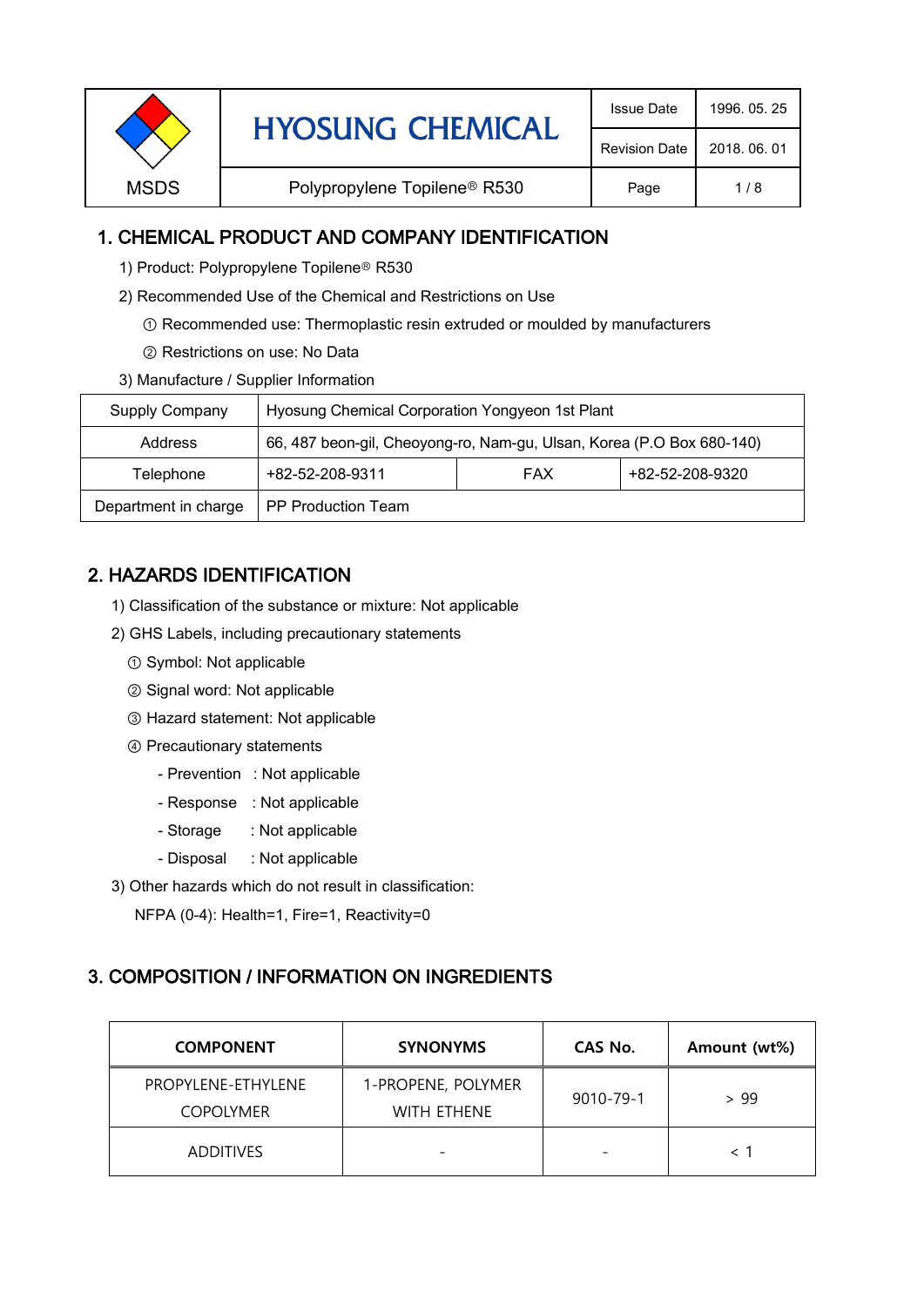|             | <b>HYOSUNG CHEMICAL</b>                  | <b>Issue Date</b>    | 1996, 05, 25 |
|-------------|------------------------------------------|----------------------|--------------|
|             |                                          | <b>Revision Date</b> | 2018, 06, 01 |
| <b>MSDS</b> | Polypropylene Topilene <sup>®</sup> R530 | Page                 | 2/8          |

### 4. FIRST AID PROCEDURES

1) Eye Contact

 · In case of contact with substance, rinse your eyes immediately with running water for at least 20 minutes.

- · Take medical action.
- 2) Skin Contact
	- · In case of contact with substance, rinse your skin immediately with running water for at least 20 minutes.
	- · Remove contaminated cloths including shoes immediately.
	- · Take medical action.
- 3) Inhalation
	- · Take medical action.
	- · Move into fresh air.
	- · If short of breathing, provide oxygen supply system.
- 4) Ingestion
	- · Do not put anything into the mouth of an unconscious person.
	- · Take medical action.
- 5) First-Aid Treatment and Information on Medical Doctors
	- · Let a medical provider know about the substance and take appropriate protection.

#### 5. FIRE FIGHTING MEASURES

- 1) Suitable (Unsuitable) Extinguishing Media
	- · Extinguishing media: Water, Carbon dioxide, Extinguishing powder, Firefighting foam
	- · Unsuitable Extinguishing media: No data
	- · Large fire: Firefighting, Water spray
- 2) Specific Hazards from Chemical Material
	- · Toxicant from combustion: Pyrolysis or combustion cause irritative gases or carbon dioxides.
- 3) Fire Fighting Procedures and Equipment
	- · If it can be done without risk, move container from fire area.
	- · If it will be leak, do not spray high-pressure water stream.
	- · Dike for later processing.
	- · Use extinguishing agents appropriate for surrounding fire.
	- · Avoid inhalation of materials and combustion products.
	- · Up the wind and avoid low area.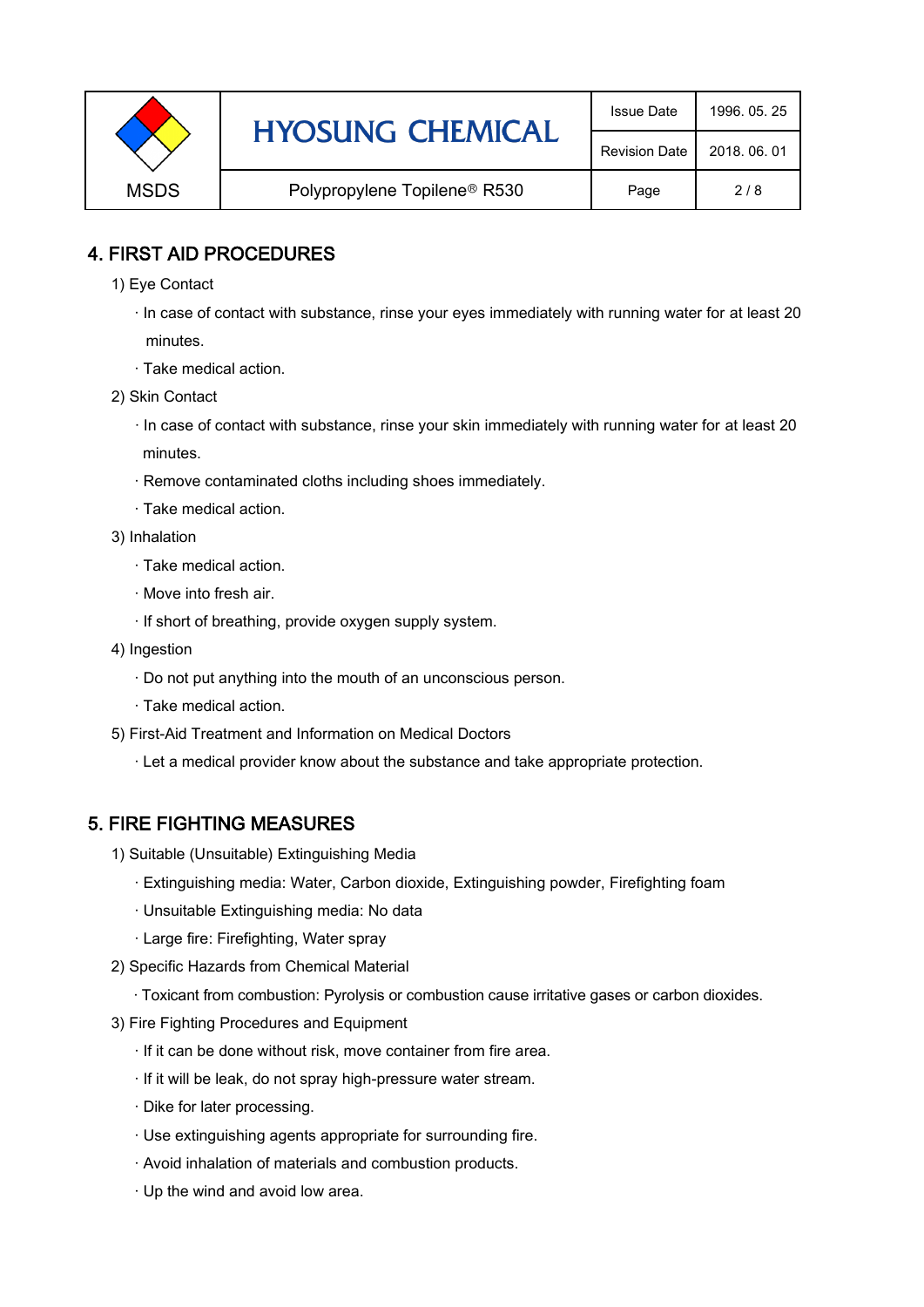|             | <b>HYOSUNG CHEMICAL</b>                  | <b>Issue Date</b>    | 1996, 05, 25 |
|-------------|------------------------------------------|----------------------|--------------|
|             |                                          | <b>Revision Date</b> | 2018, 06, 01 |
| <b>MSDS</b> | Polypropylene Topilene <sup>®</sup> R530 | Page                 | 3/8          |

### 6. ACCIDENTAL RELEASE MEASURES

- 1) Personal Precautions, Protective Equipment and Emergency Procedures
	- · Remove all flammable sources.
	- · If it is not dangerous, stop leaking.
	- · Take caution of substances and conditions that should be avoided.
	- · Ventilate properly.
	- · Do not touch the effluents or walk around the area.
	- · Prevent producing dust.
- 2) Environmental Precautions
	- · Release to air: Not available
	- · Release to soil: Not available
	- · Release to water: Not available
- 3) Purification and Removal Methods
	- · Small leak: Put in proper containers for waste.
	- ,· Large leak: To minimize the spread, cover it with plastic sheets or water-proof cloths and keep it away from water.

#### 7. HANDLING AND STORAGE

- 1) Handling
	- · Avoid direct physical contact.
	- · Wash thoroughly after use.

· Take precautionary measures to prevent against explosion risks, as all types of polymers may develop dust during transporting or grinding of granules.

- 2) Storage
	- · Keep stored in airtight containers.
	- · Keep stores in a cool, dry place.
	- · Place in an appropriate space in compliance with local regulation.

#### 8. EXPOSURE CONTROLS AND PERSONAL PROTECTION

- 1) Exposure Limits and Biological Exposure Limits of Chemical
	- · KOSHA: No data
	- · AIHA: No data
	- · ACGIH: No data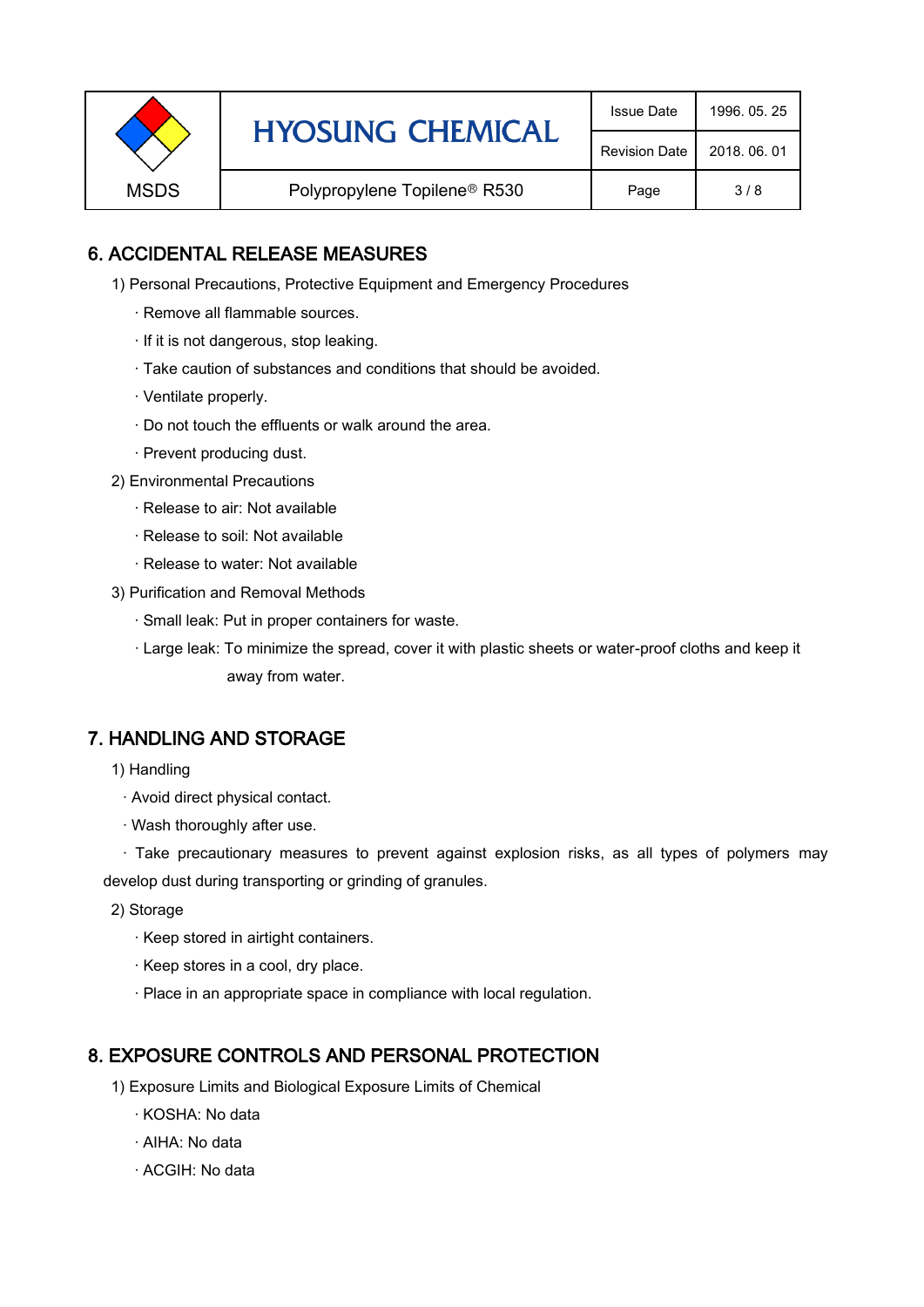|             | <b>HYOSUNG CHEMICAL</b>                  | <b>Issue Date</b>    | 1996, 05, 25 |
|-------------|------------------------------------------|----------------------|--------------|
|             |                                          | <b>Revision Date</b> | 2018, 06, 01 |
| <b>MSDS</b> | Polypropylene Topilene <sup>®</sup> R530 | Page                 | 4/8          |

- · OSHA: No data
- · Biological exposure limits: No data
- 2) Engineering Management
	- · Install local ventilation system.

· Ventilation equipment should be explosion-proof if explosive concentrations of dust, vapor of fume are present.

- 3) Personal Protective Equipment
	- ① Respiratory protection
		- · Use approved respirator if unable to control airborne dust, fumes, and vapor.
	- ② Eyes protection
		- · The wearing of chemical safety goggles or face shield is recommended.
		- · Install eyes washing facilities and quick drench shower near work areas.
	- ③ Hands protection
		- · The wearing of protective gloves is recommended to prevent exposure.
	- ④ Human body protection
		- · The wearing of protective clothing is recommended to prevent exposure.

# 9. PHYSICAL AND CHEMICAL PROPERTIES

- 1) Appearance: White pellet
- 2) Odor: Odorless
- 3) Odor Threshold: No data
- 4) pH: No data
- 5) Melting / Freezing Point: 130 ~ 170 ℃
- 6) Initial Boiling Point or Boiling Point Range: No data
- 7) Flash Point: No data
- 8) Evaporation Rate: No data
- 9) Flammability (Solid, Gas) : No data
- 10) Upper / Lower Flammability or Explosive Limits: No data
- 11) Vapor Pressure: No data
- 12) Solubility: Insoluble
- 13) Vapor Density: No data
- 14) Relative Density: 0.88~0.92 kg/L (at 20℃)
- 15) N-Octane / Water Partition Coefficient: No data
- 16) Auto Ignition Temperature: 400℃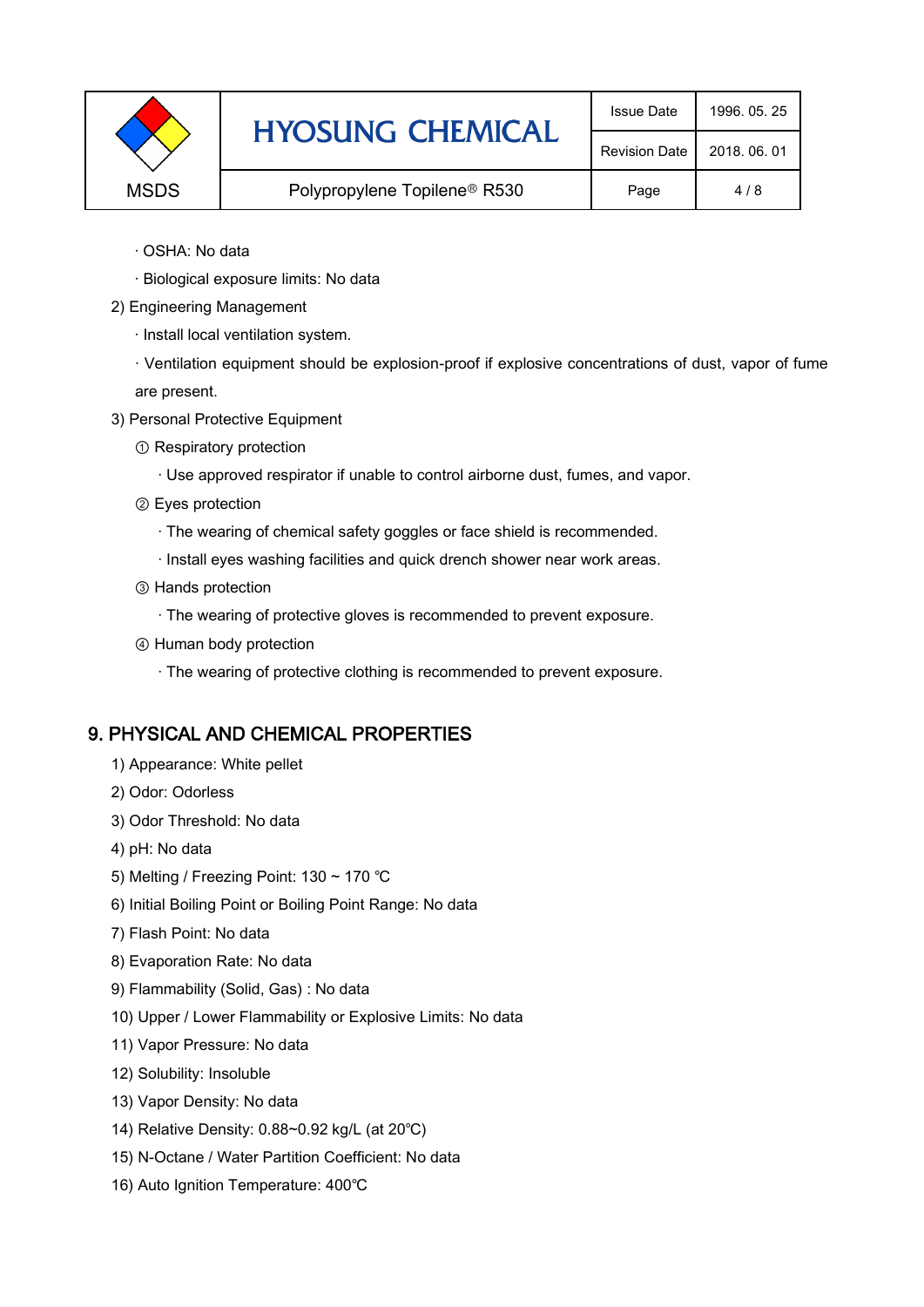|                                                         | <b>HYOSUNG CHEMICAL</b> | <b>Issue Date</b>    | 1996, 05, 25 |
|---------------------------------------------------------|-------------------------|----------------------|--------------|
|                                                         |                         | <b>Revision Date</b> | 2018, 06, 01 |
| <b>MSDS</b><br>Polypropylene Topilene <sup>®</sup> R530 |                         | Page                 | 5/8          |

- 17) Decomposition Temperature: No data
- 18) Viscosity: No data
- 19) Molecular Weight: >10,000

# 10. STABILITY AND REACTIVITY

- 1) Chemical Stability
	- · Stable under normal temperature and pressure.
- 2) Possibility of Hazardous Reaction
	- · Will not occur under normal temperature and pressure.
- 3) Condition to Avoid
	- · Avoid contact with water.
	- · Keep away from heat, sparks and flame.
	- · Avoid contact with strong oxidizing agents, strong alkaline and strong acid.
- 4) Incompatibility with Other Materials
	- · Strong oxidizing materials, Flammable substance.
- 5) Hazardous Decomposition Product

· At elevated temperatures the material will begin to decompose, producing fumes that can contain carbon monoxide, acrolein, aldehydes, and unidentified organic compounds.

#### 11. TOXICOLOGICAL INFORMATION

- 1) Information on the Likely Routes of Exposure
	- · Inhalation: No data
	- · Ingestion: No data
	- · Skin contact: No data
	- · Eye contact: No data
- 2) Delayed and Immediate Effects and Chronic Effects From Short or Long Term Exposure
	- Acute toxicity
		- · Oral: No data
		- · Skin: No data
		- · Inhalation: No data
	- Skin corrosion / irritation: No data
	- Serious eye damage / eye irritation: No data
	- Respiratory sensitization: No data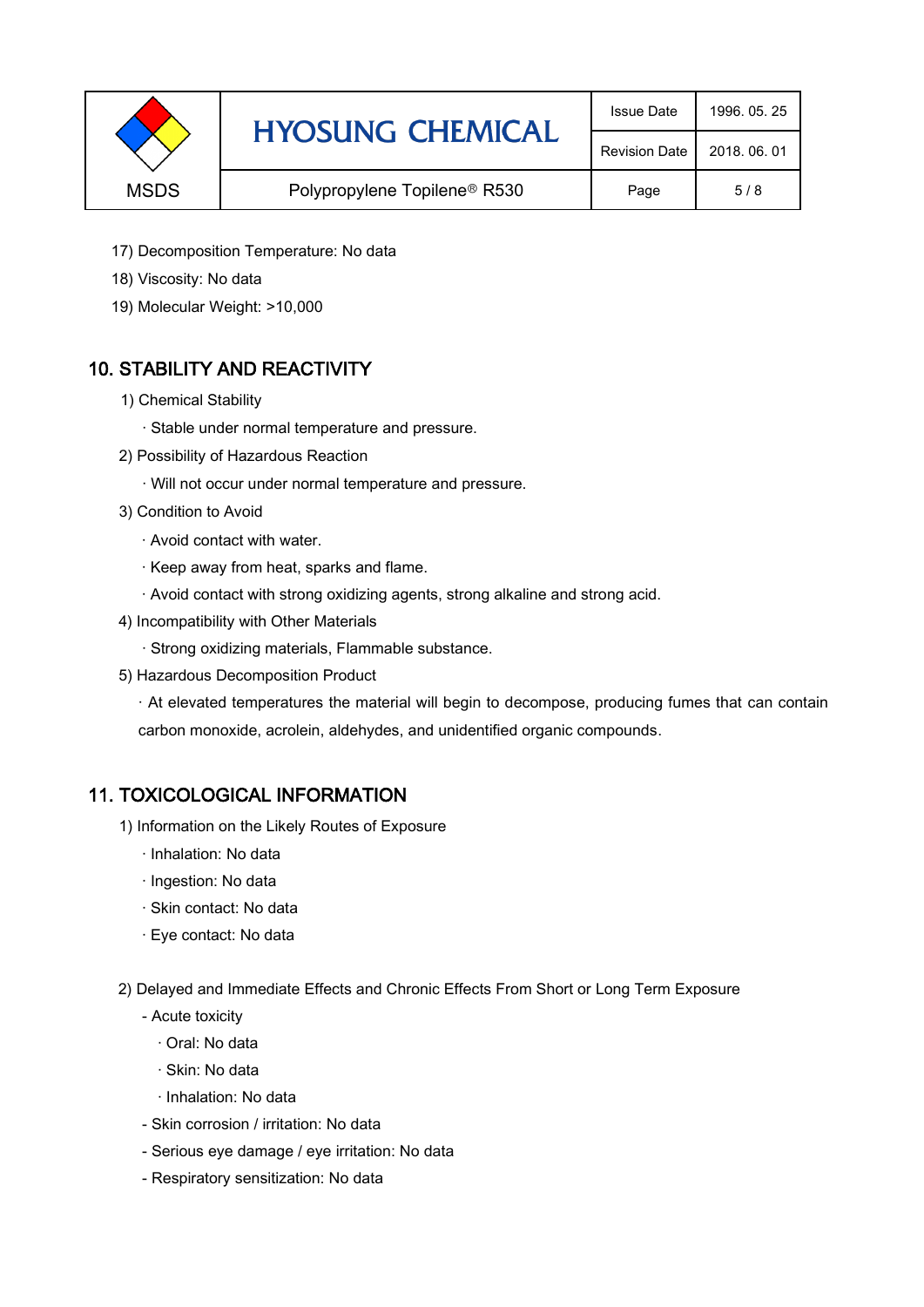|             | <b>HYOSUNG CHEMICAL</b>                  | <b>Issue Date</b>    | 1996, 05, 25 |
|-------------|------------------------------------------|----------------------|--------------|
|             |                                          | <b>Revision Date</b> | 2018, 06, 01 |
| <b>MSDS</b> | Polypropylene Topilene <sup>®</sup> R530 | Page                 | 6/8          |

- Skin sensitization: No data
- Carcinogenicity
	- · Industrial Safety & Health Law: No data
	- · IARC: No data
	- · OSHA: No data
	- · ACGIH: No data
	- · NTP: No data
	- · EU CLP: No data
- Gem cell mutagenicity: No data
- Reproductive toxicity: No data
- Specific target organ systemic toxicity (Single exposure)
- Specific target organ systemic toxicity (Repeated exposure)
- Aspiration hazard: No data

#### 12. ECOLOGICAL INFORMATION

- 1) Ecotoxicity: No data
- 2) Persistence and Degradability: No data
- 3) Bioaccumulative Potential: No data
- 4) Mobility in Soil: No data
- 5) Other Adverse Effects: No data

# 13. DISPOSAL CONSIDERATIONS

- 1) Disposal Method
	- · Dispose in accordance with all applicable environmental regulations.
	- · Empty containers should be recycled or disposed of through an approved waste management facility.
- 2) Disposal Considerations
	- · For proper disposal of used material, an assessment must be completed to determine the proper and permissible waste management options under applicable rules, regulations and laws.

# 14. TRANSPORT INFORMATION

- 1) UN Number: Not regulated as a hazardous material
- 2) UN Proper Shipping Name: Not applicable
- 3) Hazard Class: Not applicable
- 4) Packing Group: Not applicable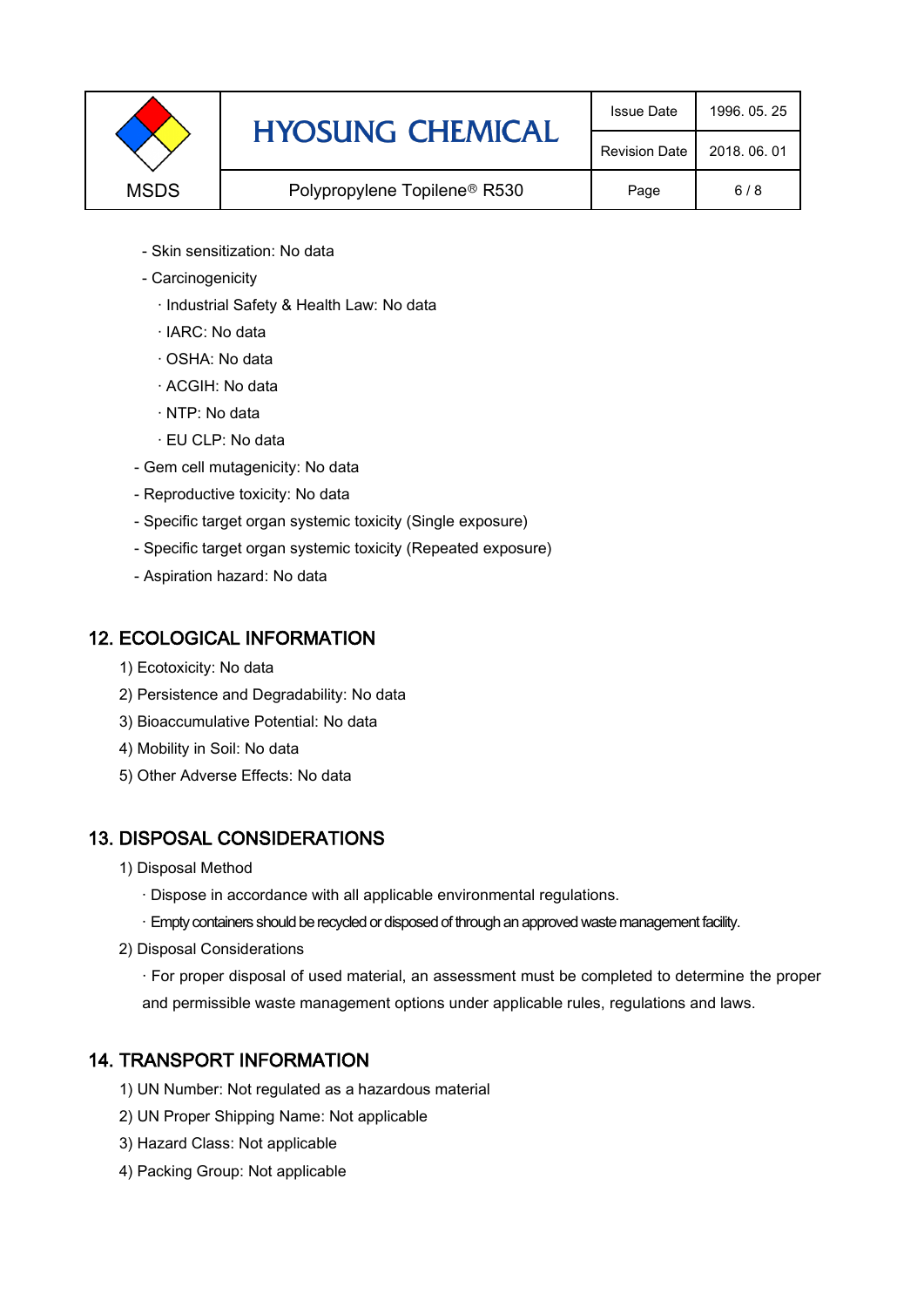|             | <b>HYOSUNG CHEMICAL</b>                  | <b>Issue Date</b>    | 1996, 05, 25 |
|-------------|------------------------------------------|----------------------|--------------|
|             |                                          | <b>Revision Date</b> | 2018, 06, 01 |
| <b>MSDS</b> | Polypropylene Topilene <sup>®</sup> R530 | Page                 | 7/8          |
|             |                                          |                      |              |

- 5) Marine Pollutant: Not applicable
- 6) DOT Number: Not regulated as a hazardous material
- 7) IATA Number: Not regulated as a hazardous material
- 8) IMDG Code: Not regulated as a hazardous material
- 9) Further information: Not a hazardous material under DOT, IATA and IMDG
- 10) Special Precautions for User
	- · Emergency management type of fire: Not applicable
	- · Emergency management type of leak: Not applicable

# 15. REGULATORY INFORMATION

- 1) Industrial Safety and Health Law (KOREA): Not applicable
- 2) Toxic Chemical Substance Subject to Management Act (KOREA): Not applicable
- 3) Hazardous Material Safety Act (KOREA): Not applicable
- 4) Other Local or International Regulation
	- Persistent Organic Pollutant Management Law (KOREA): Not applicable
	- EU Classification
		- · Classification: Not applicable
		- · Risk Phrases: Not applicable
		- · Safety Phrases: Not applicable
	- US Regulations
		- · OSHA: Not applicable
		- · CERCLA: Not applicable
		- · EPCRA 302: Not applicable
		- · EPCRA 304: Not applicable
		- · EPCRA 301: Not applicable
	- Rotterdam Convention material: Not applicable
	- Stockholm Convention material: Not applicable
	- Montreal Protocol on Substance: Not applicable

# 16. OTHER INFORMATION

- 1) Reference
	- · KOSHA: Material Safety Data Sheet